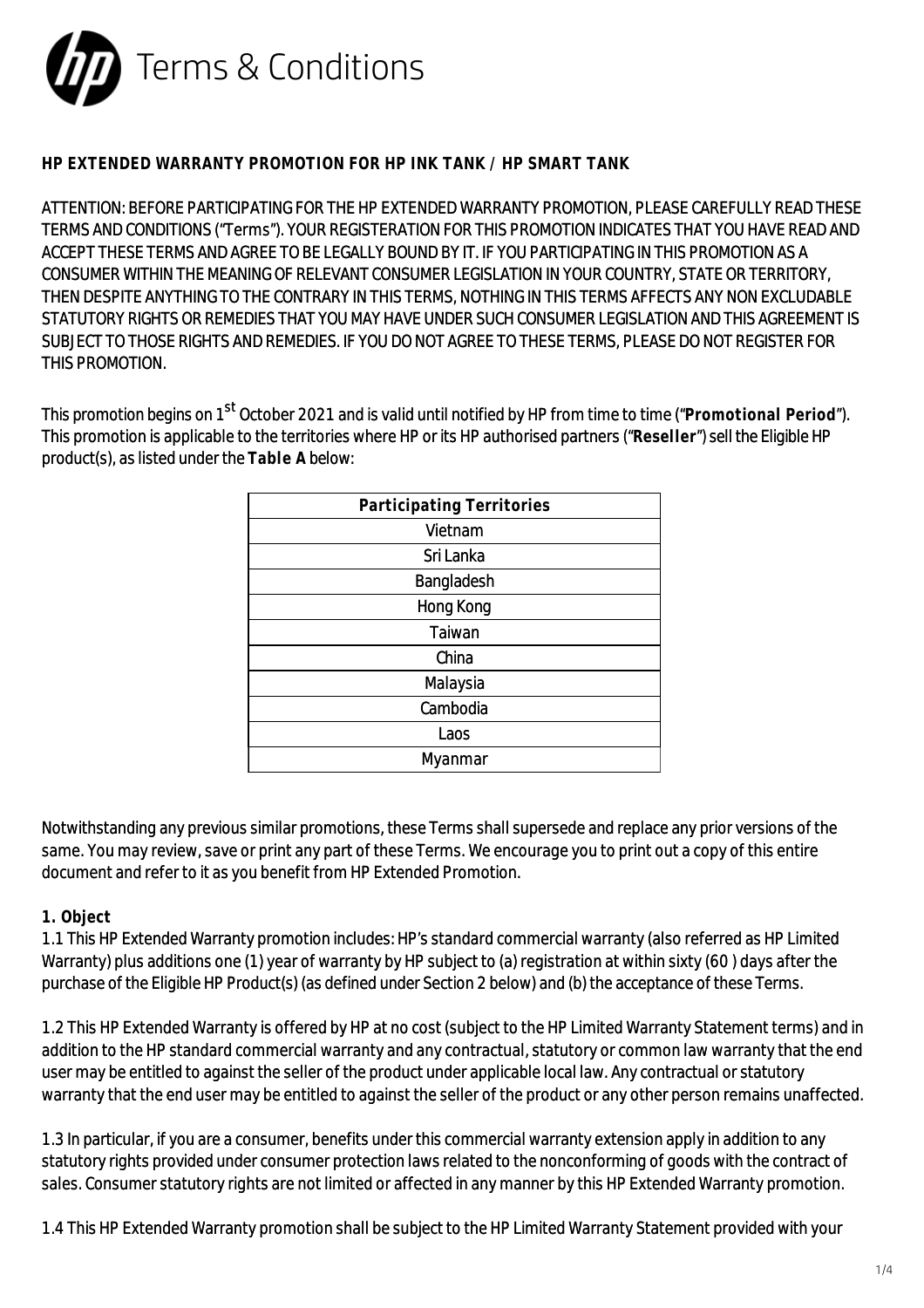

Eligible HP Producst (as this term is defined below). You can also consult HP Limited Warranty Statement In case of contradiction between the HP Limited Warranty Statement provided with your Eligible HP Product(s) and the one available online in the link above, the one provided with your Eligible HP Product(s) will prevail.

# **2. Qualifying products under the HP Extended Warranty Promotion**

2.1 To be eligible for this promotion, you must purchase a qualifying product ("Eligible HP Product(s)") during the Promotional Period. The Eligible HP Product(s) are as listed under Table B. For avoidance of doubt, the Eligible HP Product (s) is vary by Country.

2.2 In addition, the Eligible HP Product(s) must be supported by HP Customer Service (Eligible HP Product(s) are usually supported for 5 years after the end of manufacture of the products; Please note there is no End of Service notice)

2.3 For your information HP does not track any data without consent by the end user. No tracking or communication with the device is required for this promotion. No communication between HP and the device to obtain the HP Index Code.

# **3. Application for HP Extended Warranty Promotion**

3.1 Applications for this HP Extended Warranty promotion must be submitted no later than sixty (60) days after the date of purchase of the corresponding Eligible HP Product(s).

3.2 Applications must be submitted by end user only (i.e., customers purchasing products for their own use).

3.3 Applications are limited to a maximum of fifty (50) Eligible HP Product(s) per each end user.

# **4. Register for HP Extended Warranty Promotion**

4.1 To enter the HP Extended Warranty Promotion and make a claim, the following steps must be completed by you:

- a. you must purchase an Eligible HP Product(s) and be the end user of the said Eligible HP Product(s);
- b. you must fully and correctly register the claim at and provide the following information accurately and completely in the online HP Extended Warranty Promotion entry form: your first name, your last name, your email address, the Eligible HP Product(s) part number, the Eligible HP Product(s) serial number, and a photograph / scanned copy of the corresponding tax invoice for the sale of the relevant Eligible HP Product(s) (N.B.: tax invoices and delivery dockets, whether handwritten or otherwise, will not be accepted) should be submitted within sixty (60) days of the purchase;
- c. the corresponding tax invoice submitted (as referred to in Clause 4(b) above) must contain the following information (unless otherwise expressed to be optional below):
	- i. full name (optional);
	- ii. contact number (optional);
	- iii. Reseller's company name;
	- iv. Reseller's company registration number;
	- v. Eligible HP Product(s) sold;
	- vi. date of purchase of the relevant Eligible HP Product(s); and
	- vii. tax invoice number.
- d. All claims must be submitted online. Any claim submitted without the required proof of purchase documentation referred to above (i.e. the tax invoice in respect of the relevant Eligible HP Product(s) will be rejected. All documentation must be submitted and received by HP before the activation of the claim. Any documentation received after the first sixty (60) days of the purchase will be disregarded and the corresponding claim(s) will be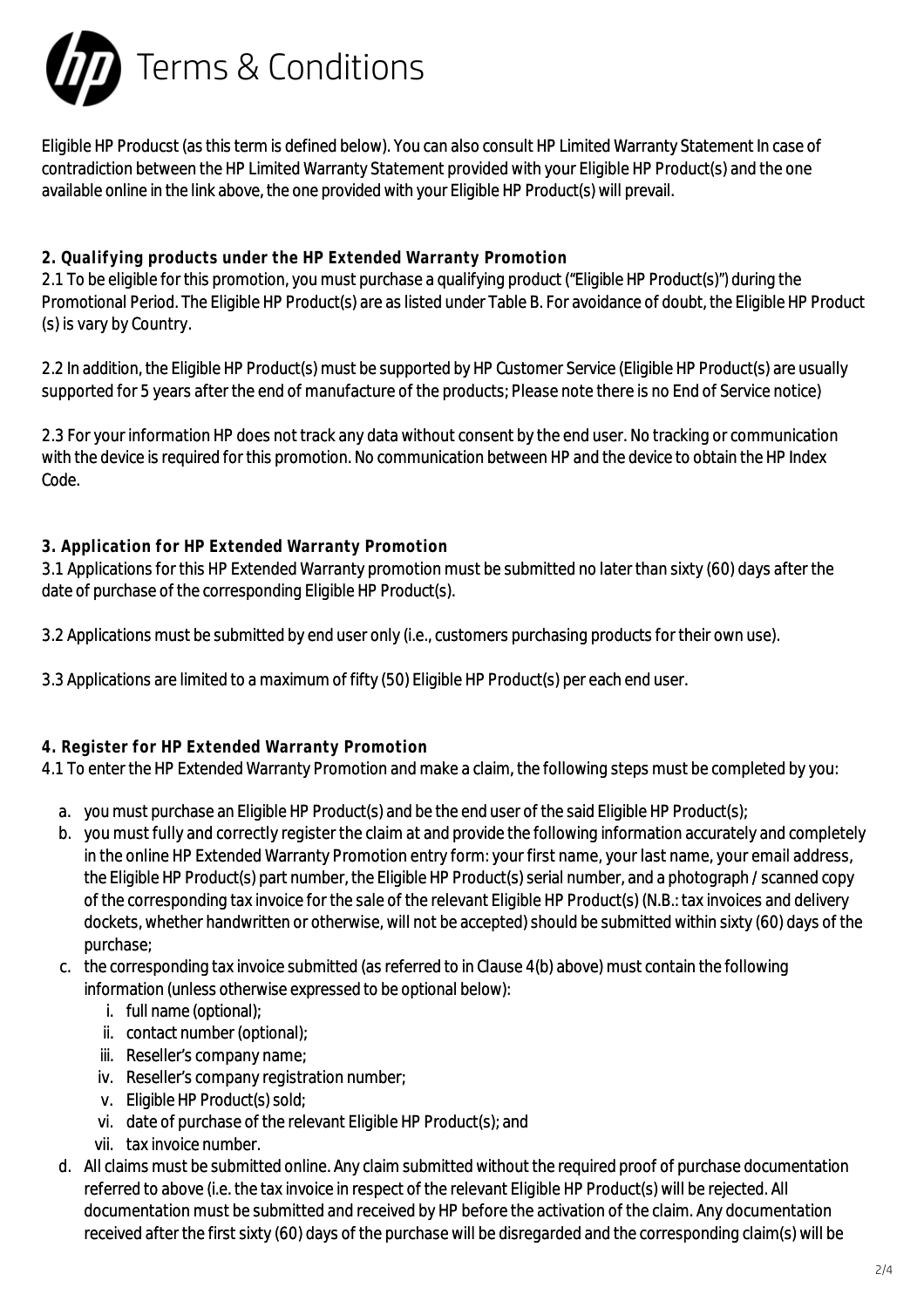

### declined.

**5. Proof of purchase**

The copy of the proof of purchase (invoice) must contain the following information:

(a) name and address of the Reseller; and

(b) product name/model of the hardware.

### **6. Serial number**

If you do not provide the correct serial number, we will not be able to upgrade your standard HP warranty to the HP Extended Warranty as per this promotion.

# **7. Exclusion of Combination with other HP Care Pack Services**

If you have purchased already an electronic HP Care Pack and registered it, you are not able to participate in this promotion. When you have registered in this HP Extended Warranty promotion, you will not be able to purchase HP Care Pack Services for the registered product. Therefore, please do not register for this promotion if you would like to benefit from alternative HP Care-Pack services.

# **8. Personal data**

[HP's Privacy Statement](https://www.hp.com/us-en/privacy/privacy.html?jumpid=in_R11928_/us/en/corp/privacy-central/privacy-statements?jumpid=in_R11928_/us/en/corp/privacy-central/privacy-statements) ("HP Privacy Statement") governs the collection and use of any personal data. By submitting your personal data, you agree to the terms of the HP Privacy Statement. Upon request, you can withdraw previous consent granted or request correction, amendment, restriction, anonymization, or deletion of your personal data by clicking this [link.](https://www.hp.com/us-en/privacy/privacy.html?jumpid=in_R11928_/us/en/corp/privacy-central/privacy-statements?jumpid=in_R11928_/us/en/corp/privacy-central/privacy-statements) In certain cases, your request may be denied on the basis of a legitimate exception such as where making the information available would reveal personal data about another person or where we are legally prevented from disclosing such information.

# **9. General**

9.1 Should you not comply with these Terms; HP is entitled not to provide the additional years of HP Extended Warranty for the registered HP Eligible Product(s). Any failure to meet the conditions at any time will invalidate the claim and end the Agreement.

9.2 HP reserve the rights not to process any promotions registration that are incomplete or contain false statements.

9.3 To the fullest extent permitted under the law, HP reserves the right to withdraw this promotion or amend, modify and change this Terms as it deems fit. (Note: Not applicable for Australia)

9.4 Once registered, HP Extended Warranty shall be extended to and comply with these Terms in its entirety.

9.5 To the fullest extent where it is permitted under the applicable law, HP will accept no responsibility for late, lost or misdirected mail. Further, HP shall not be liable for any loss or damage whatsoever incurred (including, without limitation, indirect, consequential or economic loss), or for any personal injury sustained as a result of participating in this HP Extended Warranty Promotion, except for liabilities not excluded by law. Further, to the fullest extent permitted by law, HP excludes liability for any problems or technical malfunction of any telephone network or lines, computer online